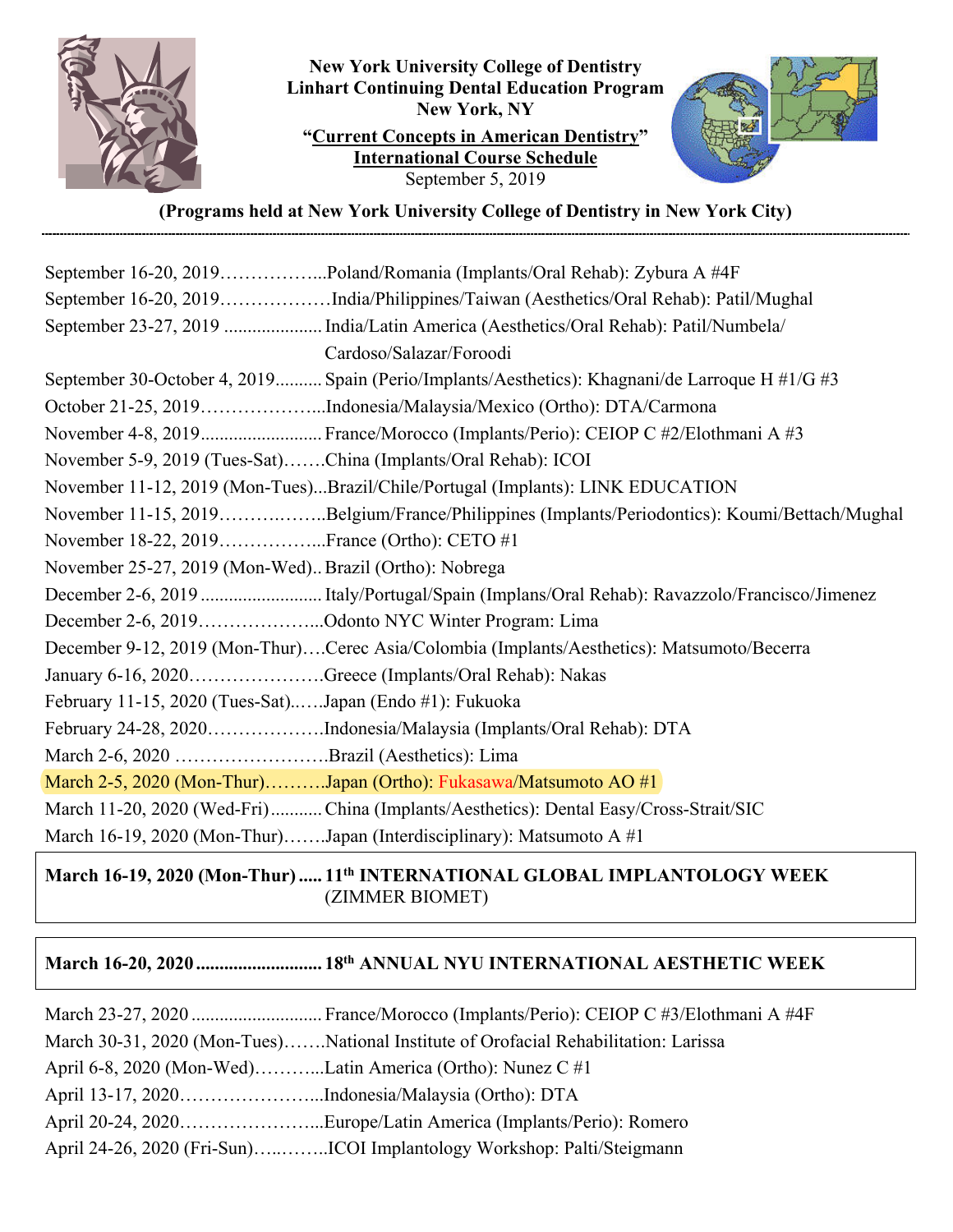April 27-May 1, 2020 ........................ Spain (Perio/Implants/Aesthetics): Khaghani/de Larroque H #2/G #4F April 30-May 1, 2020 (Thur-Fri)…...Spain (Ortho): Khaghani May 4-7,2020 (Mon-Thur)………….Brazil (Aesthetics): Hirata May 18-22, 2020……………………Mexico (Implants/Perio): Carmona May 25-29, 2020……………………Portugal/Brazil (Implants): Emfils June 3-7, 2020 (Wed-Sun)…………..NYU/ICOI Week June 8-11, 2020 (Mon-Thur)..………France/Belgium/Italy/Spain (Implants/Oral Rehab): Bettach/Koumi/Ravazzolo/Jimenez June 15-19, 2020…..………………..Spain (Aesthetics): Rabago July 13-17, 2020 ................................ France (Implants/Perio): CEIOP C #4F July 20-31, 2020…………………….OdontoNYC Summer Program: Lima July 30-August 3, 2020 (Thur-Mon)..Dental XP Symposium September 8-10, 2020 (Tues-Thur)…Latin America (Ortho): Nunez C #2 September 15-19, 2020 (Tues-Sat)…Japan (Endo #2): Fukuoka September 21-25, 2020………….…..India/Philippines/Taiwan (Aesthetics/Oral Rehab): Patil/Mughal September 28-October 2, 2020…….. India/Latin America (Aesthetics/Oral Rehab): Patil/Numbela/Cardoso/Salazar/Foroodi October 5-9, 2020 .............................. Spain (Perio/Implants/Aesthetics): Khaghani/de Larroque H #3/I #1 October 12-16, 2020………………...European International (Implants/Perio): Luongo October 19-23, 2020………………...Indonesia/Malaysia (Ortho): DTA October 26-30, 2020….……………..Europe/Latin America (Implants/Perio): Romero November 2-3, 2020 (Mon-Tues)…...Brazil/Chile/Portugal (Implants): LINK EDUCATION November 10-14, 2020 (Tues-Sat)….Japan (Endo #3): Fukuoka November 16-20, 2020……………...France/Belgium/Philippines (Implants/Aesthetics): Bettach/Koumi/Mughal November 23-25, 2020 (Mon-Wed)...Brazil (Ortho): Nobrega November 30-December 4, 2020……Europe/Latin America (Implants/Aesthetics/Prosthetics): Romero December 7-10, 2020 (Mon-Thur)…..Italy/Spain (Implants/Oral Rehab): Ravazzolo/Jimenez December 7-10, 2020 (Mon-Thur)…..Japan (Interdisciplinary): Matsumoto A #2 December 14-17, 2020 (Mon-Thur)…Cerec Asia/Colombia (Implants/Perio): Matsumoto A #1/Becerra January 4-14, 2021 (Mon-Thur)….….Greece (Implants/Oral Rehab): Nakas February 9-13, 2021 (Tues-Sat)……..Japan (Endo #1): Fukuoka March 1-4, 2021 (Mon-Thur)………..Japan (Ortho): Fukasawa/Matsumoto AO #2 March 15-18, 2021 (Mon-Thur)..……Japan (Interdisciplinary): Matsumoto A #3

#### March 15-18 2021 (Mon-Thur) ...... 12<sup>th</sup> INTERNATIONAL GLOBAL IMPLANTOLOGY WEEK (ZIMMER BIOMET)

## **March 15-19, 2021 ........................... 19th ANNUAL NYU INTERNATIONAL AESTHETIC WEEK**

| April 5-7, 2021 (Mon-Wed)Latin America (Ortho): Nunez #3F |                                                                                    |
|-----------------------------------------------------------|------------------------------------------------------------------------------------|
|                                                           |                                                                                    |
|                                                           |                                                                                    |
|                                                           | May 31-June 3, 2021 (Mon-Thur)Italy/Spain (Implants/Oral Rehab): Ravazzolo/Jimenez |